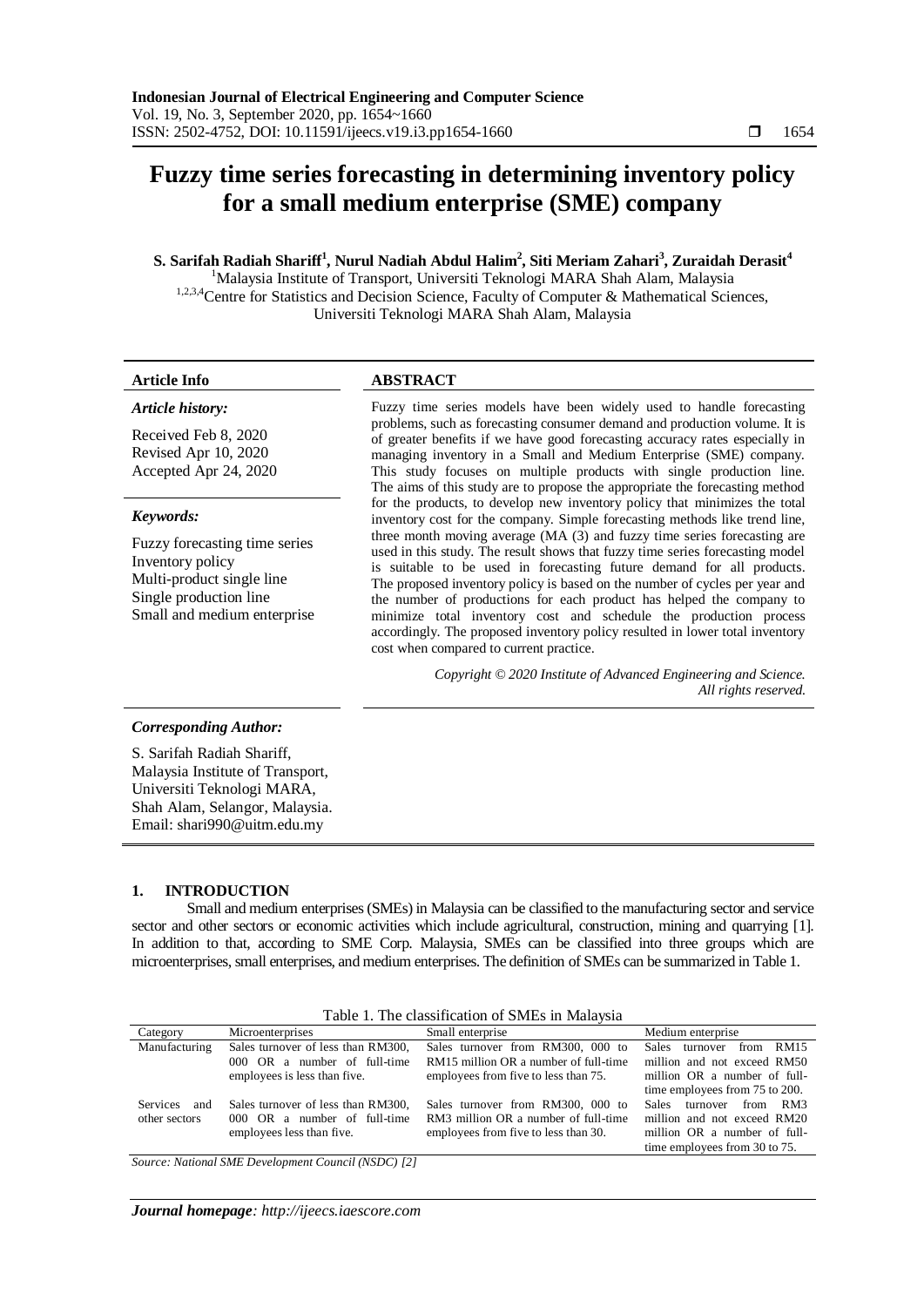SMEs play an important role in the Malaysian economy as it constitutes 97.3% of the total registered business establishments where 90% of business establishments was from the service sectors, 5.9% from the manufacturing sectors, 3% from the construction sectors, and agriculture sectors, and mining and quarrying make up 1.0% and 0.1% respectively. SMEs increase the employment opportunities in Selangor, Wilayah Persekutuan Kuala Lumpur, Johor, Perak, Sabah and Sarawak [3]. Malaysian SMEs have expanded from a commodity-based on a manufacturing sector producing a variety of consumer goods. Manufacturing sector is a combination of the processing and production of raw materials. For instance, food, beverage, textiles, petroleum, wood rubber and the assembling and manufacturing of electrical of electronics application and components, among others.

For an SME in the manufacturing sector, it is important to remain competitive and maintain profitability in the market by continuously converting raw materials into value-added products that meet the customers' needs. Improper planning and scheduling the production results in higher operating costs [4]. There are two types of scheduling problems which include a deterministic problem and stochastic scheduling problem. Deterministic scheduling deals with constraints and parameters involved in the study already known with certainty. On the other hand, the stochastic scheduling deals with uncertain scheduling problems for example machine breakdown, out of stock of raw materials, unavailability of operators during the production process. This leads to the inefficient production process and unable to meet customers' demand because of the system cannot run the production smoothly. An effective production scheduling helps the management to face with variation in delivery time of raw materials from the supplier, which might occur for some reasons like a shortage of materials at supplier's plant, variation in shipping time and others. Some manufacturers in small medium enterprises (SMEs) produce multi products to fulfill customers' demand and retain to market share. However, different product requires different cycle times, different assembly line or multiple assembly lines to produce one of such. This study focuses on multiple products with single production line and develops a new production schedule that minimizes the inventory costs by proposing an appropriate forecasting method for each product.

There are a few numbers of studies that have been done in inventory management. In a basic inventory management policy, demand is constant over the time and known. However, in real environment demand is dynamic and uncertain as in modelling based on changes over time [5, 6] and the volatility of currency [7]. Thus, many studies have been conducted to determine the appropriate forecasting demand to tame the dynamic and uncertainties of future demand as in stock control [8], foreign exchange [9] and students' enrollment [10]. Among the studies [11-13] proposed fuzzy metric approach for fuzzy time series in order to deal with uncertainties of time series data. The result showed that their proposed method gave a high accuracy of forecasting time series data compared to the existing model which did not consider the uncertainties in data. [14] also conducted a study on forecasting time series data based on fuzzy time series. They used the percentage change as the universe discourse and mean based partitioning in their proposed method. The result showed that their method gave the lowest value of MSE compared to [11]. This study focuses on applying a time series forecasting method using fuzzy techniques in analyzing the inventory policy of multiple products with single production line at a SME. The technique is then use develop a new inventory policy that will minimize the total inventory costs for the company.

#### **2. RESEARCH METHOD**

In this section, several steps in completing this study are described. The first step is to identify the production sequence, followed by choosing the right forecasting methods in estimating the demand. The acceptability of the forecasting method is analysed based on the minimization of total annual inventory cost. Runout Time (ROT) is a method for sequencing the production for multiple productions using single line. The schedule is based on the depreciation times and the levels of inventory of the item. The first product that needs to be produced is determined by the lowest ROT.

$$
ROTi = \frac{Current Inventory Position of Item i}{Denand per Period for Item i}
$$
 (1)

Where demand per period in this study refers to the value of forecasting demand by using the proposed method [15].

There are four steps in the fuzzification process in which the universe of discourse U was defined and partitioned into equal lengths interval and considered as the linguistic value. According to [16], the more linguistic values used in the study, it will result a better performance in forecasting. In this study, the partition U was divided into seven equal lengths of linguistic values since most of the researchers have divided the partition U into seven equal lengths of intervals  $[11, 17, 18]$ . The universe of discourse  $U = [Dmin - D1,$ Dmax + D2], where Dmin and Dmax represent the minimum and maximum percentage change in demand respectively, whereas the value of D1 and D2 were assumed to be any numbers.

The intervals were then divided to the sub-interval based on the number of data for each interval. According to [11], if there is no data in the interval, then that interval was discarded. Each fuzzy set of Xi was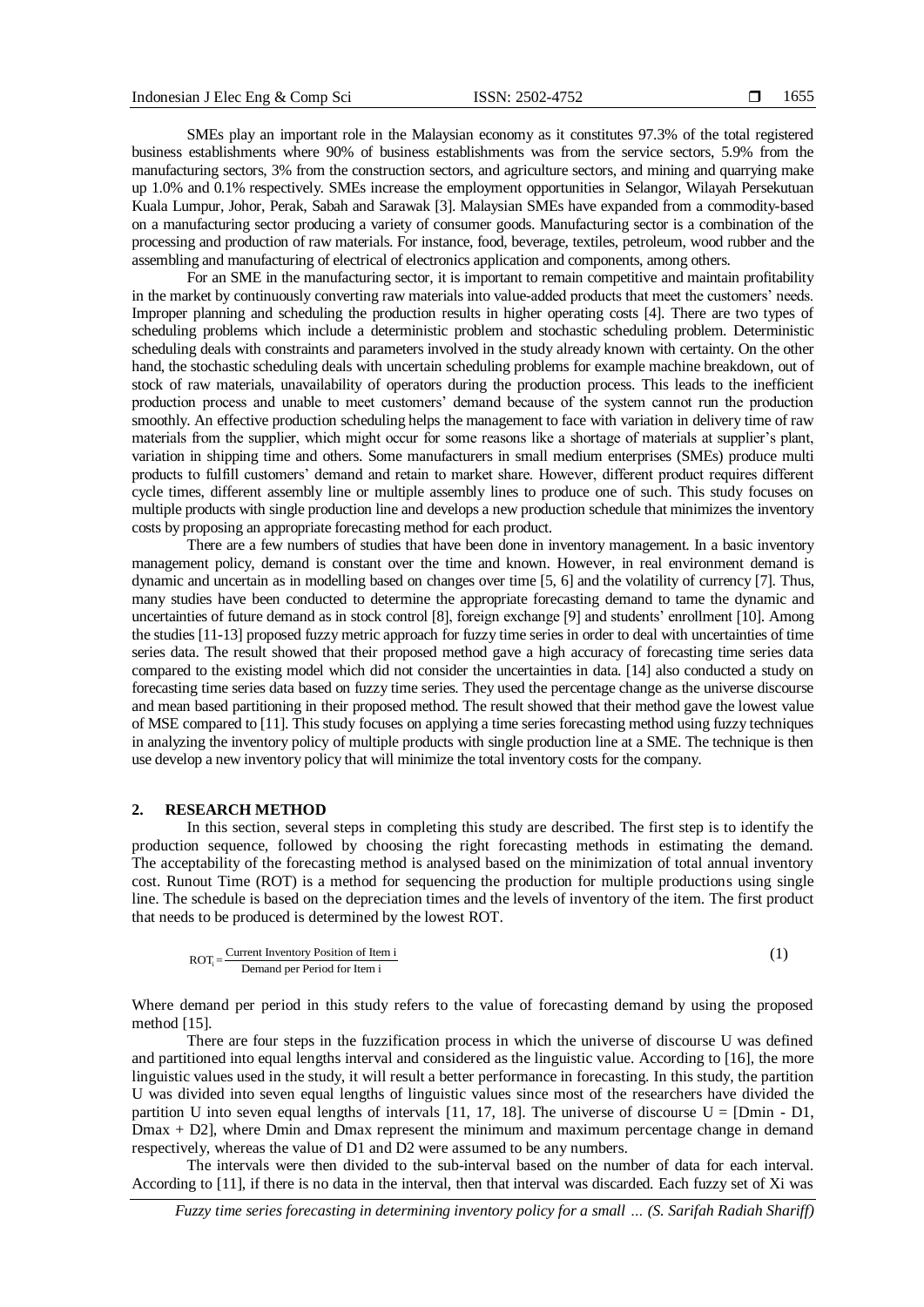$\sqrt{ }$ 

defined based on the sub-interval from step 2. The data for actual demand was fuzzified where; Xi represented the linguistic value of the month to month percentage change or known as fuzzy set. The fuzzy data was defuzzified by using the formula (1) on the next page, and the forecast demand was determined by using the percentage change in the monthly demand on the previous month's demand. Based on [12], if the linguistic value is not found in the fuzzy set, the value of first linguistic value is used for the forecast the future demand.

$$
t_c = \begin{cases} \frac{1+0.5}{\frac{1}{a_1} + \frac{0.5}{a_2}} & , \text{if } j = 1\\ \frac{0.5+1+0.5}{\frac{0.5}{a_{j-1}} + \frac{1}{a_j} + \frac{0.5}{a_{j+1}}} & , \text{if } 2 \le j \le n-2\\ \frac{0.5+1}{\frac{0.5}{a_{n-1}} + \frac{1}{a_n}} & , \text{if } j = n \end{cases}
$$
(2)

Where:

 $a_{j-1}$ ,  $a_j$  and  $a_{j+1}$  represent the midpoints of the fuzzy intervals of  $X_{j-1}$ ,  $X_j$ , and  $X_{j+1}$  respectively.  $t_j$  represents the predicted percentage change of monthly demand.

The data was divided into two parts. The first part was for model estimation (75% of the data) and the rest was for evaluation purpose. The evaluation part was used to evaluate the model's forecasting performance. The appropriate model was selected based on the results of comparing the respective error measures mean square error (MSE), mean absolute deviation (MAD) and mean absolute percentage error (MAPE) from the evaluation part. The minimum value of error measured indicates that the model fits well with the actual data and selected as the appropriate model to forecast the future demand for each product. In order to measure the effect of the proposed forecasting method, this study adopted the classical multi-item Economic Production Quantity model based on [19]. This is consistent with may recent studies that consider EOQ in their models to ensure the optimality of the results as when stock dependent under permissible delay [20] and for deteriorating items [21, 22]. The total cost function is given by total production cost, production setup cost and inventory holding cost.

Total cost function, 
$$
TCU(m^*) = \sum_{i=1}^{n} P_i R_i + 2m^* \sum_{i=1}^{n} K_i + \sum_{i=1}^{n} H_i (C_i - D_i)
$$
 (3)

Where

$$
m^* = \sqrt{\frac{\sum_{i=1}^{n} H_i R_i (p_i - r_i)}{r_i}}
$$

$$
Q_i = \frac{R_i}{m^*}
$$

Notations:

index  $i \in I = \{1, 2, ..., 1I\}$  is the products  $Q_i$ : the optimal production batch size  $K_i$ : the fixed cost per production batch  $R_i$ : the quarter demand of the product *Hi* : the holding cost per month  $C_i$ : the number of inventory in hand  $D_i$ : the number of demand *m*\*: the optimal number of cycle time  $p_i$ : the quarter production rate *ri* : the quarter demand rate *Pi* : unit cost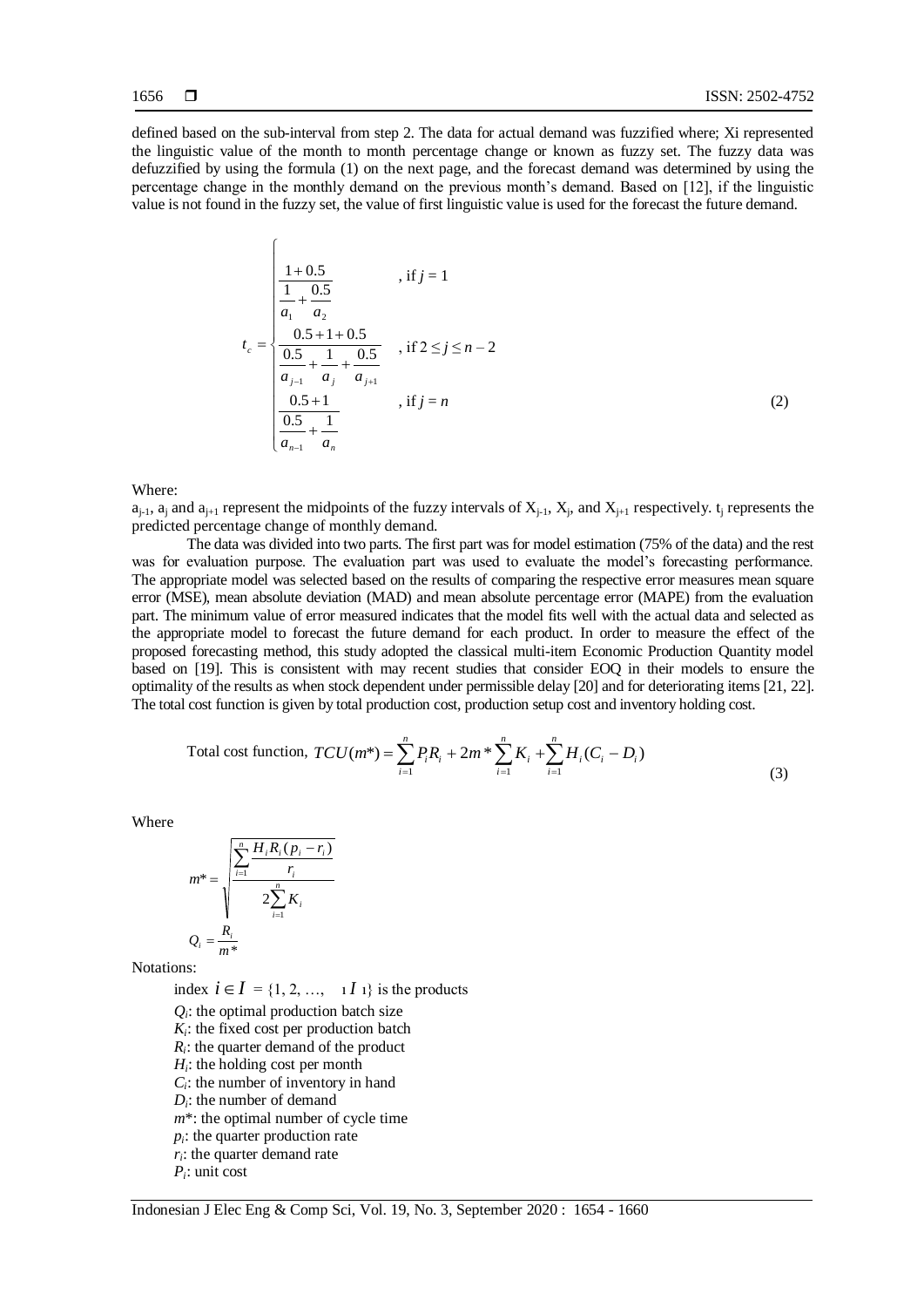For total inventory cost, both holding costs and setup costs are estimated as follows: The setup cost in this study was estimated by considering the labor cost, setup time of machines and operation time [23, 24].

Set up Cost = 
$$
C_s = (R_o) \left[ \frac{T_{su}}{Q} + t_{ot} \right]
$$
 (4)

Where:

 $C<sub>s</sub>$ is the setup cost,

 $R_{\alpha}$ is the unit cost rates of labor

*Q* is the batch quantity

 $T_{\rm sw}$ is the setup time of machine

 $t_{\alpha t}$ is the operation time required to carry out all the process

Holding cost is associated with the cost to keep or carry inventory in stock which includes storage costs, material handling costs, labor cost and investment costs. In this study, the holding cost was estimated to be of 25% of the unit cost per unit per year [25].

#### **2.1. Data setting**

This study conducted in one of food manufacturing company which is located in Terengganu. The company produces 12 types of canned products using a single production line.

In the current setting, the production scheduling is done based on weekly review as follows:

Step 1: Determine minimum requirement for each product.

Step 2: Forecast the demand based on 3 month moving average by marketing department

Step 3: Determine priority of each product based on its demand volume. The higher the volume, the more priority it gets.

Step 4: The products are manufactured periodically. All the finished products will be stored in a warehouse based on three-month inventory policy. This results in congestion in the warehouse.

Since the company has a single production line despite having 12 products, the production runs on a batch system where each product line is produced separately. At the same time, the production capacity of each product is different. In this study, the focus is on six daily demand products which included Sardines in Tomato Sauce 155gm, Sardined in Tomato Sauce 425gm, Family Sardines 405gm, Spicy Anchovies 160gm, Sri Kaya 170gm and Chicken Curry 285gm.

### **3. RESULTS AND ANALYSIS**

Table 2 shows the summary and comparison of MSE for all products for three forecasting methods, Moving Average (3 months), Linear Trend line and the proposed fuzzy time series. The fuzzy time series forecasting indicates the lowest MSE values for both estimation and evaluation data sets for 4 items (Sardines in Tomato Sauce 155gm, Sardines in Tomato Sauce 425gm, Family Sardines 405 gm and Chicken Curry 285gm). MSE values are also the lowest when fuzzy time series methods are used for the other two items (Spicy Anchovies 160gm and Sri kaya 170gm), however, it is for only estimation data set for Spicy Anchovies 160 gm and for the evaluation data set for Sri Kaya 170gm.

Table 2. Summary and Comparison of MSE values for 3 forecasting methods

| Item                              | Part       | MA(3)            | Linear Trend   | <b>Fuzzy Time Series</b> |
|-----------------------------------|------------|------------------|----------------|--------------------------|
| Sardines in Tomato Sauce 155gm    | Estimation | 68, 158, 541. 67 | 48,708,883.00  | 6,197,578.80             |
|                                   | Evaluation | 32,887,278,00    | 2.761.180.30   | 953,463.60               |
| Sardines in Tomato Sauce in 425gm | Estimation | 429.856.080.00   | 243,773,107.00 | 5,655,667.11             |
|                                   | Evaluation | 174.222.976.00   | 221,876,080.00 | 4,215,690.84             |
| Family Sardines 405gm             | Estimation | 13.038.464.00    | 4,261,718.00   | 18,047.45                |
|                                   | Evaluation | 5,118,118.00     | 4.173.836.00   | 50.062.91                |
| Spicy Anchovies 160gm             | Estimation | 189.142.912.00   | 77.964.647.00  | 3,388,239.47             |
|                                   | Evaluation | 168,666.57       | 241.462.38     | 4,537,374.00             |
| Chicken Curry 285gm               | Estimation | 66,445,896.00    | 30,764,570.00  | 4,795,876.30             |
|                                   | Evaluation | 30,370,675.00    | 58,360,294.00  | 415,159.49               |
| Sri Kaya 170gm                    | Estimation | 71,782.40        | 57.558.01      | 52,189.23                |
|                                   | Evaluation | 1.172.480.00     | 754,790.80     | 1.275.764.47             |

*Fuzzy time series forecasting in determining inventory policy for a small … (S. Sarifah Radiah Shariff)*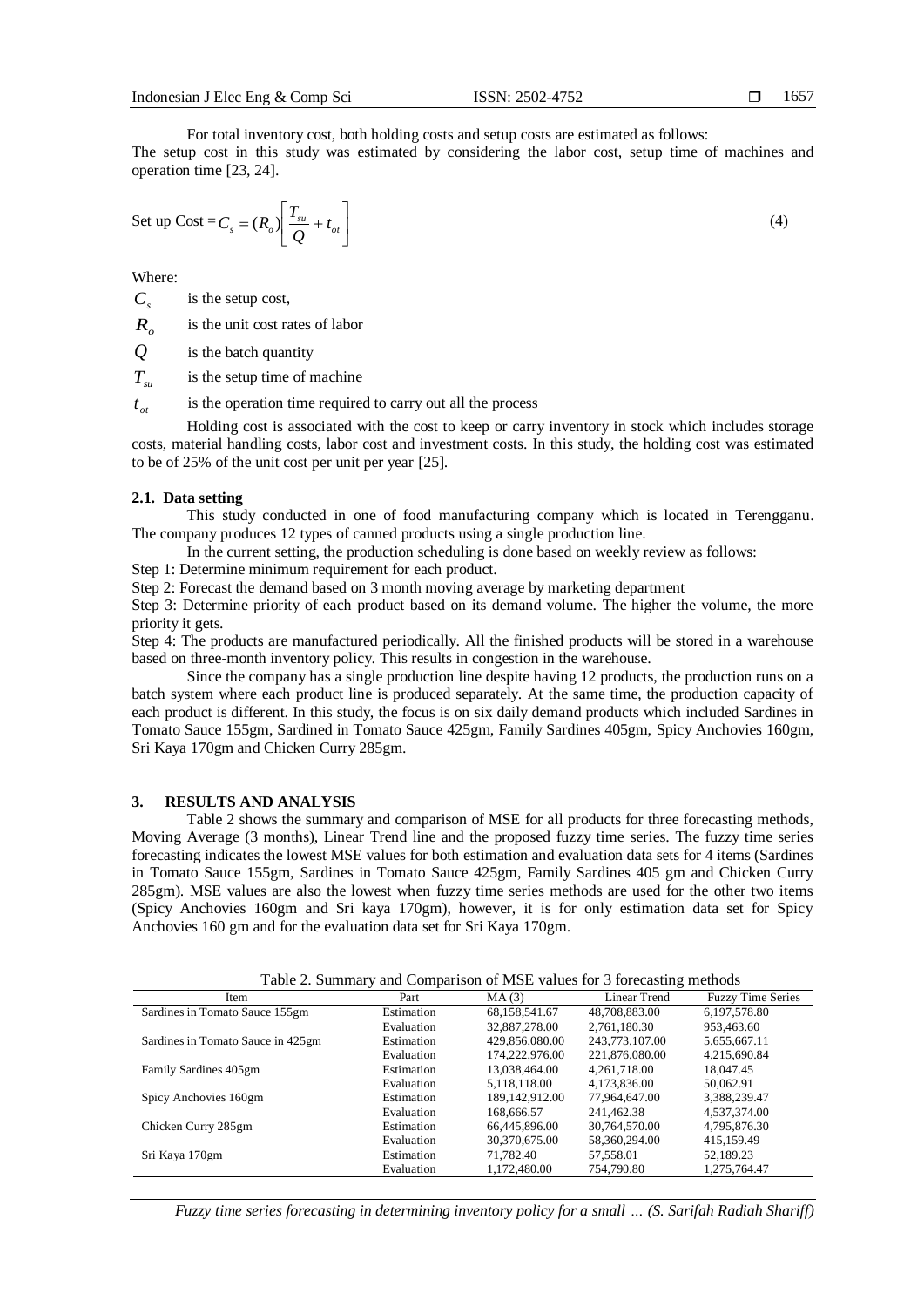The appropriate forecast method for each product is determined based on the lowest value of MSE because it shows minimum error between forecasted demand and actual demand (in bold). Fuzzy time series forecasting model is suitable to be used in forecasting future demand for all products produce by the company except for Sri Kaya 170gm which has linear trend forecasting model to be with lowest MSE value.

# **3.1. Comparison between current method and proposed method for inventory policy**

Considering the 3-month inventory holding policy, a comparison between the current process and the proposed process are done and analysed based on the number of cycles, number of production time and total inventory cost. Table 3 shows a summary and comparison between the current method and the proposed method on three-month basis. Table 4 shows the comparison on the total annual cost for current practice and the proposed forecasting method, based on the number of for the first quarter, 2013. It clearly shows that the proposed method shows a lower inventory cost with potential saving of RM42, 789.78.

|         |                                             | 3 Month Demand   | 3 Month Demand    |
|---------|---------------------------------------------|------------------|-------------------|
| Quarter | Elements                                    | (Current Method) | (Proposed Method) |
| 1       | Total of 3-month demand                     | 236,888          | 236,888           |
|         | Number of operating days, $N$               | 60               | 60                |
|         | Number of cycles, $m^*$                     | 5                | 8                 |
|         | The production time for each cycle, N/m*    | 12               | 8                 |
|         | Production cost, PiRi (RM)                  | 747,241.00       | 745,276.00        |
|         | Setup cost, Ci (RM)                         | 1,359.39         | 2,157.02          |
|         | Holding cost, $Hi$ (RM)                     | 6,892.08         | 2,787.43          |
|         | Total cost, TC (RM)                         | 753,524.47       | 750,235.45        |
|         | Cost saving (RM)                            |                  | 3,289.02          |
|         | Percentage of cost saving (%)               |                  | 0.436             |
| 2       | Total of 3-month demand                     | 220,850          | 220,850           |
|         | Number of operating days, $N$               | 60               | 60                |
|         | Number of cycles, $m^*$                     | 6                | 7                 |
|         | The production time for each cycle, $N/m^*$ | 10               | 9                 |
|         | Production cost, PiRi (RM)                  | 657,363.40       | 657,363.40        |
|         | Setup cost, Ci (RM)                         | 1,631.26         | 1,903.14          |
|         | Holding cost, $Hi$ (RM)                     | 153,785.52       | 1,814.94          |
|         | Total cost, TC (RM)                         | 674,780.18       | 661,081.48        |
|         | Cost saving (RM)                            |                  | 13,968.70         |
|         | Percentage of cost saving (%)               |                  | 2.07              |
| 3       | Total of 3-month demand                     | 218,140          | 218,140           |
|         | Number of operating days, $N$               | 60               | 60                |
|         | Number of cycles, $m^*$                     | 5                | 6                 |
|         | The production time for each cycle, $N/m^*$ | 13               | 10                |
|         | Production cost, PiRi (RM)                  | 615,592.40       | 615,592.40        |
|         | Setup cost, $Ci(RM)$                        | 1,274.84         | 1,631.26          |
|         | Holding cost, $Hi$ (RM)                     | 26,542.27        | 1,129.37          |
|         | Total cost, TC(RM)                          | 643,409.51       | 618,353.03        |
|         | Cost saving (RM)                            |                  | 25,056.48         |
|         | Percentage of cost saving (%)               |                  | 3.89              |
| 4       | Total of 3-month demand                     | 247,490          | 247,490           |
|         | Number of operating days, $N$               | 60               | 60                |
|         | Number of cycles, $m^*$                     | $\overline{4}$   | 8                 |
|         | The production time for each cycle, $N/m^*$ | 14               | 8                 |
|         | Production cost, PiRi (RM)                  | 747,241.00       | 747,241.00        |
|         | Setup cost, Ci (RM)                         | 1,087.51         | 2,157.02          |
|         | Holding cost, $Hi$ (RM)                     | 2,802.94         | 1,057.41          |
|         | Total cost, TC(RM)                          | 751,131.45       | 750,473.43        |
|         | Cost saving (RM)                            |                  | 658.02            |
|         | Percentage of cost saving (%)               |                  | 0.087             |

Table 3. Summary and comparison between current method and proposed method

Table 4. Comparison of annual total cost for current method and proposed method

| Annual Total Cost                 | 3 Month Demand (Current Method) | 3 Month Demand (Proposed Method) |  |
|-----------------------------------|---------------------------------|----------------------------------|--|
| Production cost, <i>PiRi</i> (RM) | 2,765,472.80                    | 2.765.472.80                     |  |
| Setup cost, Ci (RM)               | 5.437.55                        | 6.786.14                         |  |
| Holding cost, $Hi$ (RM)           | 52.022.81                       | 7.884.44                         |  |
| Total cost, TC (RM)               | 2.822.933.16                    | 2,780,143.38                     |  |
| Total cost saving (RM)            |                                 | 42,789.78                        |  |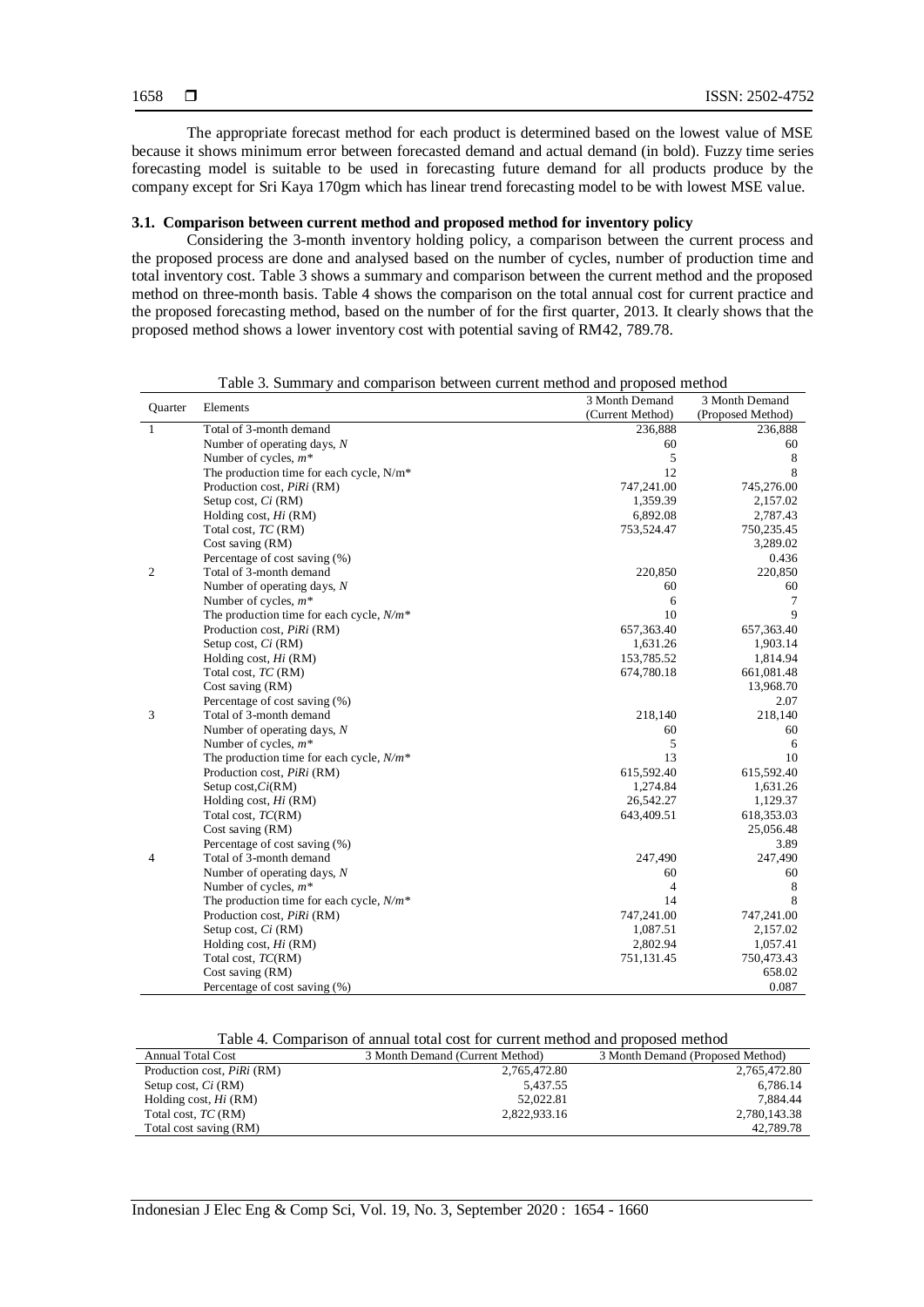#### **4. CONCLUSION**

The appropriate forecasting method for each product is chosen based on the smallest value of MSE which indicates the minimum error of forecasting. The fuzzy time series forecasting method is shown to be the most appropriate forecasting method for each product except for Sri Kaya 170gm which is should be forecasted using linear trend line model. The result also shows that the proposed new inventory policy is able to reduce the total inventory costs as compared to the current procedure. Hence, it is recommended that for different product, different forecasting method can be applied in order to ensure more optimal output in any manufacturing environment especially in SMEs.

# **ACKNOWLEDGEMENTS \**

The authors would like to acknowledge Kementerian Pendidikan Malaysia and Universiti Teknologi MARA, Malaysia for funding this research and publication through FRGS: 600-IRMI/FRGS 5/3 (072/2019).

#### **REFERENCES**

- [1] Musa, H., and Chinniah, M., "Malaysian SMEs development: future and challenges on going green," *Procedia – Social and Behavioral Sciences*, vol. 224, pp. 254-262, 2016.
- [2] SME Corp, "SME Annual Report 2018/19," SME Corporation Malaysia, 2018. [Online]. Available: http://www.smecorp.gov.my/index.php/en/?option=com\_content&view=article&layout=edit&id=3911
- [3] Department of Statistics Malaysia, "National Accounts Small and Medium Enterprises Gross Domestic Product (SMEs GDP)," 2017. [Online]. Available: https://www.dosm.gov.my [Accessed on October 29, 2017].
- [4] S.S.R. Shariff and S. I. Said, "Inventory allocation for offline and online stocks for fashion industry," *Advances in Transportation and Logistics Research,* vol. 1, no. 1, pp. 403-415, 2018.
- [5] M. A. Lazim, "Introductory business forecasting: A pratical approach," 3rd ed., Malaysia: UiTM Press, 2012.
- [6] Linawati, M. Sudarma and I. P. O. Wisnawa, "Forecasting rupiah exchange rate with learning vector quantization neural network," *Indonesian Journal of Electrical Engineering and Computer Science (IJEECS)*, vol 18, no. 1, pp. 24-31, 2020.
- [7] E. A. Abdullah*,* S. M. Zahari, S. S. R. Shariff, and M. A. A. Rahim*,* "Modelling volatility of Kuala Lumpur Composite Index (KLCI) using SV and GARCH models," *Indonesian Journal of Electrical Engineering and Computer Science (IJEECS)*, vol. 13, no. 3, pp.1087-1094, 2019.
- [8] A.A. Syntetos, M.Z. Babai, J. Davies and D. Stephenson, "Forecasting and stock control: A study in a wholesaling context," *Int. J. Production Economics*, vol. 127, no. 1, pp. 103-111, 2010.
- [9] R. Rassetiadi and Suharjito, "Foreign exchange prediction based on indices and commodities price using convolutional neural network," *Indonesian Journal of Electrical Engineering and Computer Science (IJEECS)*, vol. 18, no. 1, pp. 494-501, 2020.
- [10] P. Saxena, K. Sharma and S. Easo, "Forecasting enrollments based on fuzzy time series with higher forecast accuracy rate," *Int. J. Computer Technology & Applications*, vol. 3, no. 3, pp. 957-961, 2012.
- [11] T.A. Jilani, S.M.A Burney and C. Ardil, C., "Fuzzy metric approach for fuzzy time series forecasting based on frequency density based partitioning," *International Journal of Computer, Electrical, Automation, Control and Information Engineering,* vol. 4, no. 7, pp. 1194–1199, 2010.
- [12] F. Ye, L. Zhang, D. Zhang, H. Fujita and Z. Gong., "A novel forecasting method based on multi-order fuzzy time series and technical analysis," *Information Sciences*, vol, 367, no. C, pp. 41-57, 2016.
- [13] H. M. Rahman, N. Arbaiy, R. Efendi, C. C. Wen*,* "Forecasting ASEAN countries exchange rates using auto regression model based on triangular fuzzy number," *Indonesian Journal of Electrical Engineering and Computer Science (IJEECS)*, vol. 14, no. 3, pp. 1525-1532, 2019.
- [14] A. Saxena, J. Celaya, B. Saha, S. Saha and K. Goebel, "Metrics for offline evaluation of prognostic performance," *International Journal of Prognostics and health management*, vol. 1, no. 1, pp. 4-23, 2010.
- [15] M. Zare, and M. Koch, "Groundwater level fluctuations simulation and prediction by ANFIS-and hybrid Wavelet-ANFIS/Fuzzy C-Means (FCM) clustering models: Application to the Miandarband plain," *Journal of Hydroenvironment Research*, vol. 18, pp. 63-76, 2018.
- [16] S. M. Chen, "Forecasting enrollments based on high-order fuzzy time series," *Cybernetics and Systems: An International Journal,* vol. 33, no. 1, pp. 1-16, 2002.
- [17] P. Doganis, A. Alexandridis, P. Patrinos and H. Sarimveis, "Time series sales forecasting for short shelf-life food products based on artificial neural networks and evolutionary computing," *Journal of Food Engineering*, vol. 75, no. 2, pp. 196-204, 2006.
- [18] Y.C. Lee, C.H. Wu and S.B. Tsai, "Grey system theory and fuzzy time series forecasting for the growth of green electronic materials," *International Journal of Production Research*, vol. 52, no. 10, pp. 2931-2945, 2014.
- [19] K. Bjork, "A multi-item fuzzy economic production quantity problem with a finite production rate," *Int. J. Production Economics*, vol. 135, no. 2, pp. 702–707, 2012.
- [20] T. Singh, H. Pattanayak, A.K. Nayak, and N.N. Sethy. "An EOQ inventory model with stock dependent demand under permissible delay in payment". *International Journal of Logistics Systems and Management*, vol. 28, no. 1, pp. 24-41, 2017.